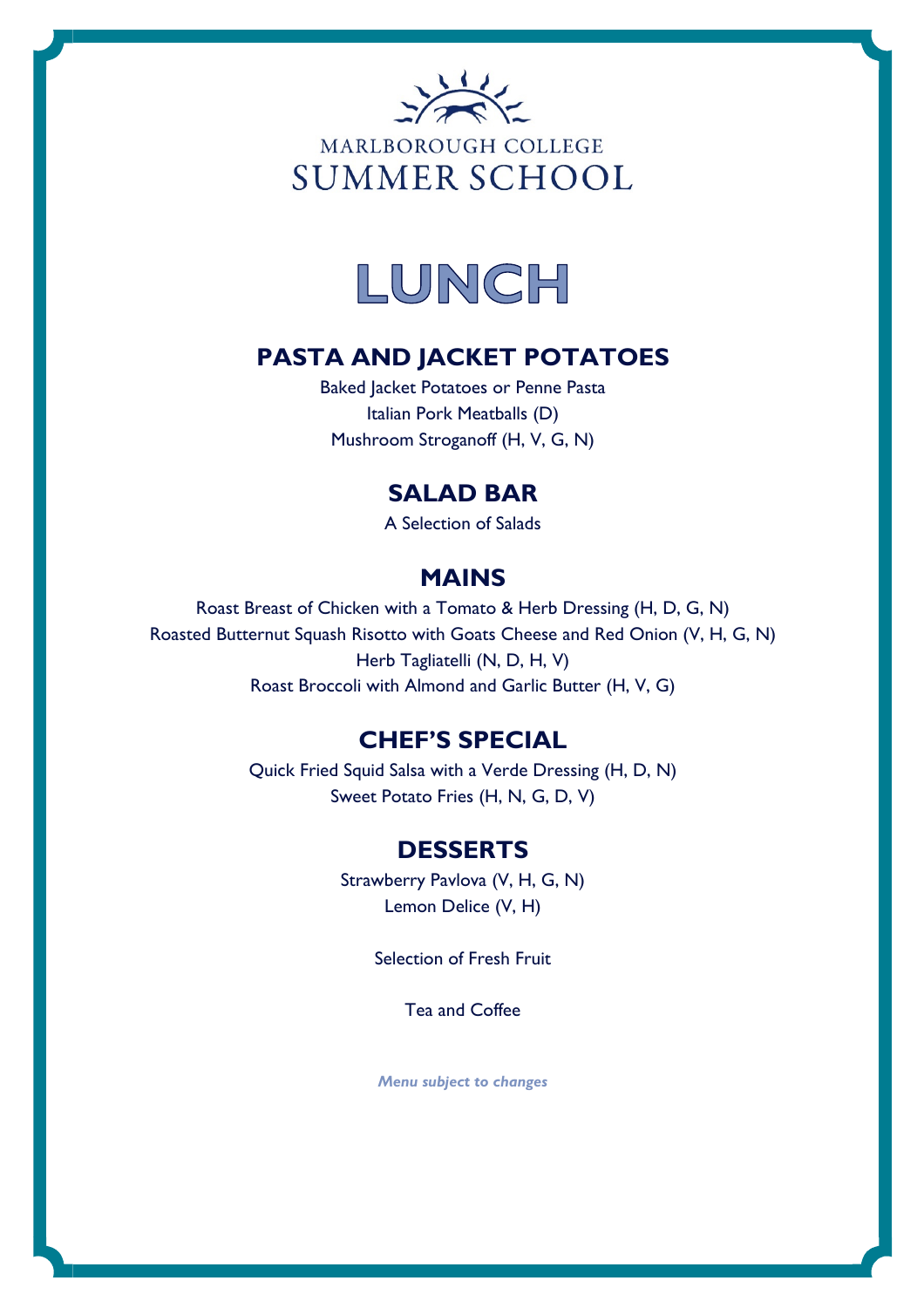



#### **SOUP**

Chilled Gazpacho (D, N, V, H)

### **STARTERS**

Home Smoked Salmon with Sauce Gribiche on a Crisp Toast (D, N, H) Pan Fried Chicken Liver, Crispy Pancetta on Sour Dough Toast (D, N) Warm Falafel and Aubergine Dip (D, G, N, V, H)

## **MAINS**

Confit Duck Leg, Haricot Bean and Celeriac Cassoulet (D, N) Roast Chicken Tikka in a Rich Masala Sauce (H, N, D, G) Grilled Fillet of Sea Bream with a Pepper Marmalade (N, D, G, H) Potato Gnocchi, Char-Grilled Asparagus, Broad Beans and Petit Pois in a Creamy Pesto Sauce (V, N, H, G) Roast New Potatoes (G, D, H, N, V) Braised Basmati Rice (G, D, H, N, V) Cauliflower Biriyani (G, D, H, N, V) Baby Corn and Mange Tout (G, D, H, N, V) A Selection of Salads

### **DESSERTS**

Plum and Apricot Crumble with Vanilla Custard (H, V, N) Gooseberry and Raspberry Fool (H, G, N, V)

Selection of Fresh Fruit

Cheese and Biscuits

Tea, Coffee and Chocolate Mints

*Menu subject to changes*